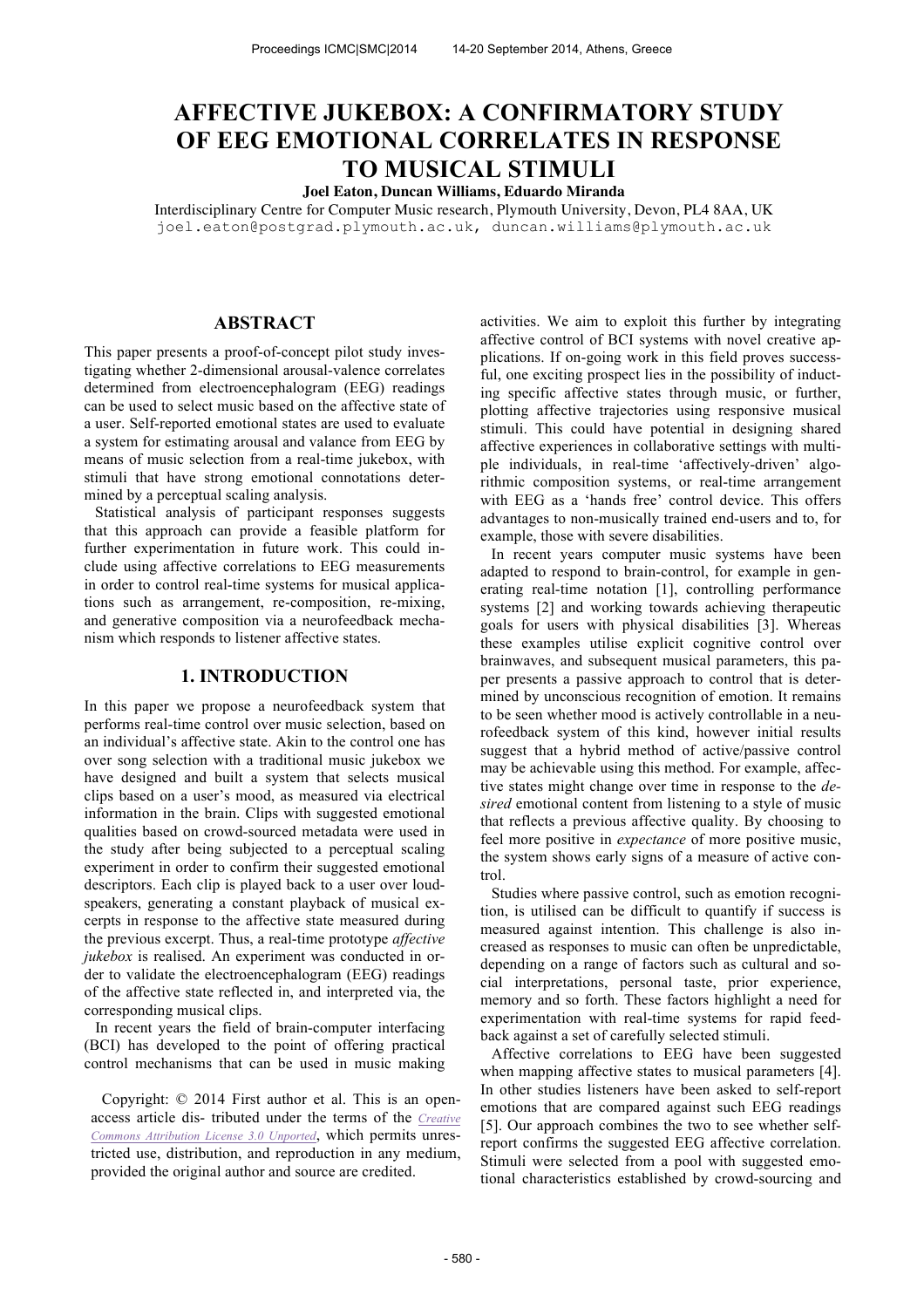corroborated by a pre-experiment perceptual scaling exercise. In simple terms the goal of the affective jukebox is to select music based on an individual's affective response as measured via EEG.

## **1.1 Affective model**

Music psychology typically documents three types of emotional responses to music: mood, affect, and emotion [6]. Russell's circumplex model of affect [7] provides a way of parameterising emotional responses to musical stimuli in two dimensions: valence (positivity) and arousal (energy or activation), as shown in Figure 1. This model maps neatly on to Hevner's adjective cycle [8] and is corroborated by other studies of music and emotion in 2 dimensions [9]. Interested readers can find more exhaustive reviews on the link between music and emotion in [10] and the recent special issue in *Musciae Scientiae* [11]. Other models of music and emotion have been used but the 2-dimensional model was implemented in this work as it has been well documented in respect to music and to neurophysical measurement by means of EEG [12, 13, 4].



**Figure 1.** Circumplex model of affect, from Russell, p1168. Adjectives have been scaled in two dimensions, with valence on the horizontal axis and arousal on the vertical axis.

This system divides the circumplex model into quadrants which are then indexed via a Cartesian co-ordinate such that 12 discrete co-ordinates can be referenced corresponding to individual affective states, as shown in Figure 2. 2 axis give four quadrants, each of which is sub-divided by 3 to give 12 approximate affective states. 12 adjectives were selected from the circumplex model such that 'basic' emotions (*sad*, *calm*, *angry*, and *happy*), which have been well-documented in almost all music and emotion studies, are represented in the centre of the quadrants, with adjectives for lower and higher arousal levels spaced as evenly as possible from these adjectives in each quadrant. In this manner, a co-ordinate of  $(v1, a1)$ would refer to *tired*. Two adjectives were deliberately avoided in the selection process: *Sleepy* and *aroused*, as they were both placed near to the centre of the circumplex model of affect (shown in Figure 1) and might therefore be considered somewhat ambiguous as to their valence. However, there is no reason why additional adjectives could not be incorporated in the future to such a model, providing they are adopted from an appropriately scaled dimensional model.



**Figure 2**. Quadrants with 12 discrete affective adjectives from the circumplex model (afraid, angry, frustrated, excited, happy, pleased, tired, sad, miserable, relaxed, calm, and content).

The main emotions (*sad*, *calm*, *angry*, and *happy*) can all be seen in the second level  $(v1, a2)$ ,  $(v2, a2)$ ,  $(v1, a5)$ , and (v2, a5) respectively. An emotional trajectory moving from *pleased*, via *happy*, to *excited*, can be represented by a vector which gradually increases in arousal whilst maintaining positive valence:  $(v2, a4)$ ,  $(v2, a5)$ ,  $(v2, a6)$ . Values for these co-ordinates can then be assessed from listeners and used to select music in real-time in response to, and by means of meta-information corresponding to, the selected emotional adjective.

## **2. SYSTEM DESIGN**

EEG is a common choice for measuring electrical brain activity due to its non-invasive nature and relatively affordable and customisable hardware. However, interpreting meaningful information within EEG is a challenging task. Problems with noise inherent in complex signals that overlap into frequency or time-based ranges are commonly faced in BCI research. The quality of hardware components can make a significant difference in improving the signal-to-noise ratio and the ultimate success of mapping brainwaves to task related functions. The system presented and evaluated in this paper was designed using the g.tec Sahara dry electrode and preamplifier system with the g.MOBIlab+ amplifier. EEG data was passed into Matlab using the g.tec Simulink API for processing, feature extraction and classification and the resultant data was then passed to MAX/MSP via OSC for music clip selection. The raw EEG was pre-processed using a low-pass filter to accommodate the full range of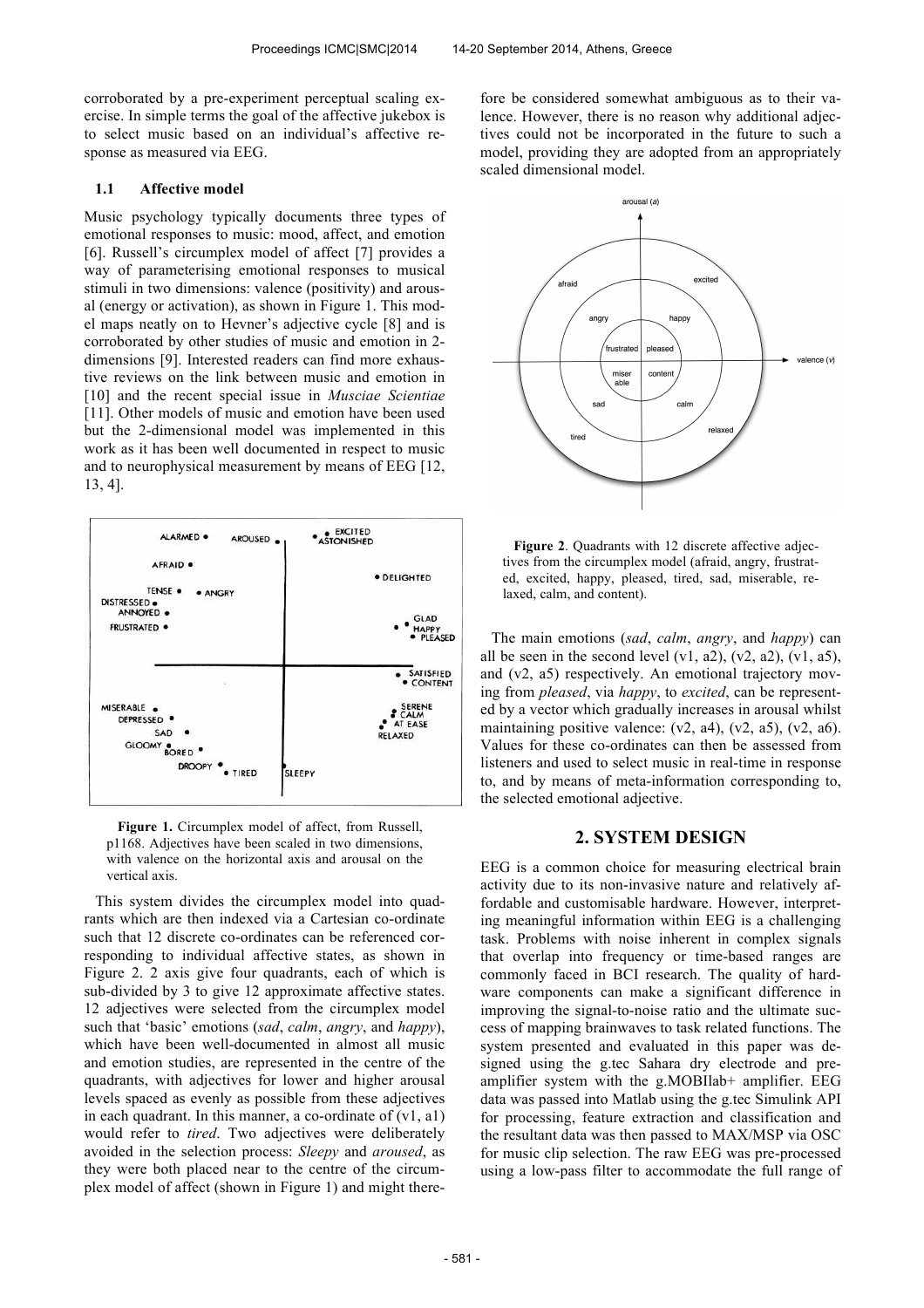frequencies measured and a notch filter with a centre frequency of 50Hz to reduce mains interference.

To reduce interfering noise from blinking, muscle activity or movement related artefacts Tenke and Kaysers method of segmenting incoming EEG into epochs of samples (50% overlap; Hanning window) and rejecting those that are clipped above a threshold of  $+100 \text{ } \mu \text{V}$  [14] was adopted. EEG data was passed through butterworth bandpass filters and the spectral power of alpha (8-13Hz) and beta  $(13 - 30Hz)$  frequency bands was isolated. Mean values of spectral power are normalised across the last 10 seconds of 30 windows (which equals the length of each clip of music) to gauge response to the previously selected window of music. This method is useful to counter the known effect of diminishing arousal over time as subjects familiarise themselves with the stimuli and the environment [15].

To ascertain levels of valance and arousal electrodes were placed on the front of the scalp, over the prefrontal cortex an area that plays a significant role in emotion handling. Electrodes are positioned across points F3 and F4 (using the international 10–20 system). A subject's arousal can be derived from the ratio between alpha and beta activity. Strong alpha activity is known to indicate a relaxed state of mind, and this combined with increased activity in the beta band can indicate arousal; alertness in mental activity [16]. The balance of activation levels across the left and right hemispheres indicates a difference between a motivated approach or a more negative, withdrawal type of mental state, which is directly related to valence [4].

Real-time classification of emotional EEG characteristics is either crudely conducted using threshold values derived against stimuli presented to users or more accurately through training a classification model with techniques such Linear Discriminant Analysis (LDA) and Support Vector Machines (SVM) [4, 5]. Currently this system adopts the former approach, similar to that of Lui et al [17], and we acknowledge that although results were corroborated offline using LDA, an online classifier would yield much greater real-time accuracy.



**Figure 3.** Diagram of the BCI neurofeedback system.

## **3. EVALUATION**

In order to determine whether the EEG affective model was accurate, a perceptual experiment was undertaken whereby listeners were invited to self-report their emotional response to music selected autonomically in direct response to the EEG correlations.

Musical mood classification is a growing field in the realm of musical information retrieval, with various possibilities for stimulus selection including systems that utilise machine learning, crowd-sourcing, and acoustic analysis [18]-[20]. In this case, the stimulus set was selected from music which had already been tagged with emotional descriptors by crowd-sourcing in the *Stereomood* project, an "emotional on-line radio that provides music that best suits users' mood and activities" [21]. The stimuli included material from a range of genres, with a variety of tempos and instrumentation. Material with tags that correspond to the affective adjectives shown in Figure 2 was edited to 30-second clips and subjected to loudness equalisation in order to create the stimulus set shown in Table 1. There was, however, potential for some bias in the crowd-sourced metadata of the musical stimuli. For example, a search for *afraid* yielded *Non, je ne regrette rien* as performed by Edith Piaf. Knowing the lyrical content and delivery of this song, it seemed reasonable to assume that some of the crowd involved in tagging this stimulus did so as *afraid* as they felt that this song might give them the opposite i.e. *courage*. Four sources for each stimulus were initially short-listed, as a mechanism for elimination of erroneously tagged material was required. Therefore, these short-listed stimuli were evaluated in a short perceptual scaling experiment where listeners were asked to confirm how much they agreed with each of the crowd-sourced tags. Only stimuli with the largest amount of universal agreement to their documented correlation were progressed (>66% agreement with a standard deviation <0.20).

| Stimulus<br>number<br>$\prime$<br>Cartesian<br>co-ordinate | Corre-<br>sponding<br>affective ad-<br>jective | Musical<br>stimulus<br>(Title, performer)                   |
|------------------------------------------------------------|------------------------------------------------|-------------------------------------------------------------|
| 1. (a1, v1)                                                | Tired                                          | Dissociation EP, Ge-<br>latinous                            |
| 2. (a2, v1)                                                | Sad                                            | One day I'll fly away,<br>Keith Jarret & Char-<br>lie Haden |
| 3. (a3,v1)                                                 | Miserable                                      | Fade into you, Chel-<br>sea Burgin                          |
| 4. $(a4, v1)$                                              | Frustrated                                     | What Kind of Girl,<br>Kid Moxie                             |
| 5. (a5, v1)                                                | Angry                                          | Sneak Chamber,<br>Tsutchie & Force of<br>Nature             |
| 6. $(a6, v1)$                                              | Afraid                                         | Perfect Drug, Nine<br><b>Inch Nails</b>                     |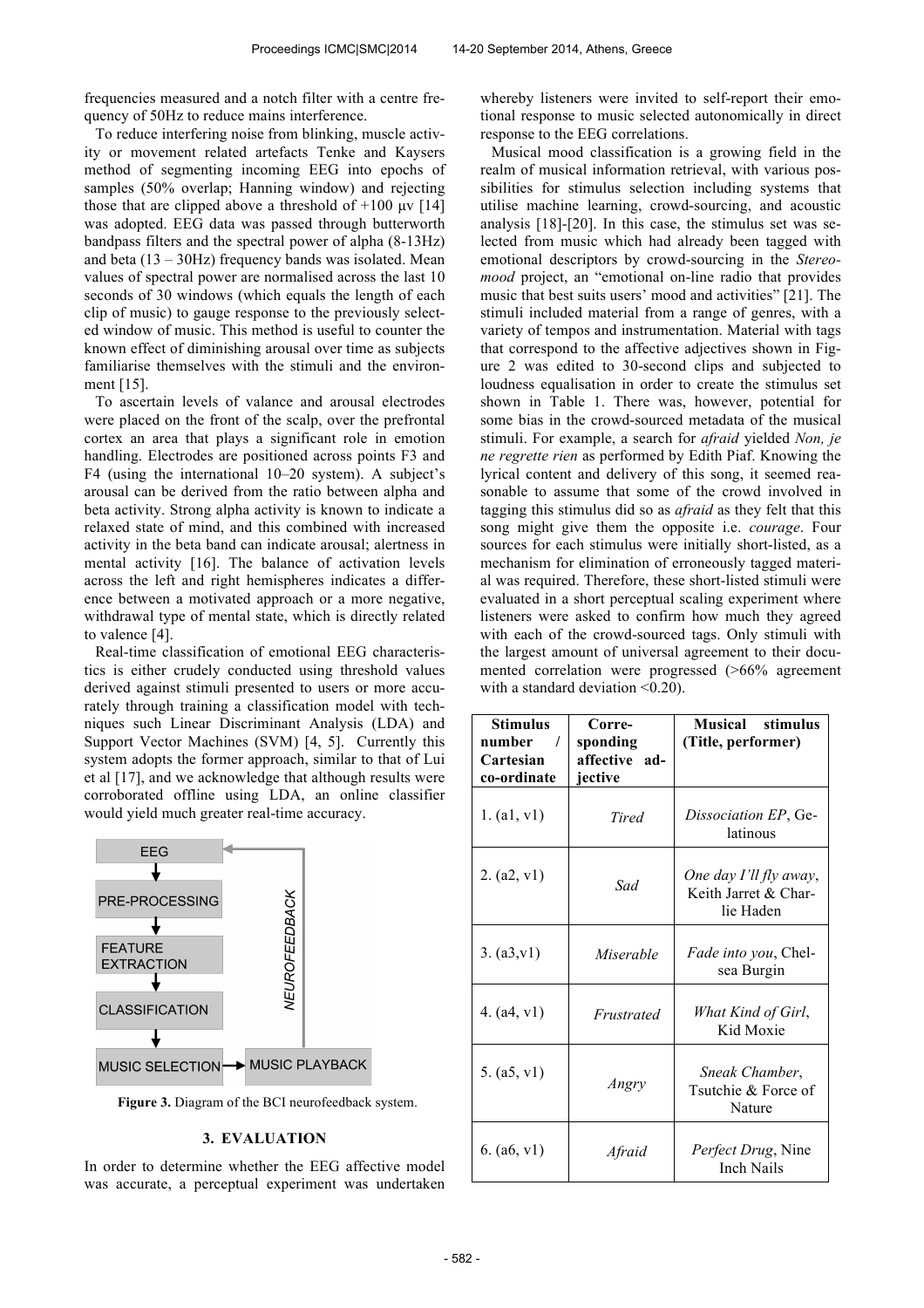| 7. $(a1, v2)$  | Relaxed | I'll take the road,<br>Dave Reachill    |
|----------------|---------|-----------------------------------------|
| 8. (a2, v2)    | Calm    | Jung Greezy, Snake<br>Oil               |
| 9. $(a3, v2)$  | Content | Get Lucky, Daft Punk                    |
| 10. $(a4, v2)$ | Pleased | <i>All around</i> , Tahiti 80           |
| 11. $(a5, v2)$ | Happy   | <i>Theo</i> , Apples                    |
| 12. $(a6, v2)$ | Excited | Tropp'Cazz'Pa'Capa<br>, Smania Uagliuns |

**Table 1.** Stimulus set used in evaluation experiment. Cartesian co-ordinates for arousal and valence are determined by EEG analysis. The corresponding affective adjective is then used to select a musical stimulus.

## **3.1 Listening panel and experimental procedure**

Six listeners participated in the experiment. Each participant had some experience of critical listening. All participants were male, aged between 22-35. The experiment was conducted via a Max/MSP graphical user interface. Listening tests were conducted via full range loudspeakers in a quiet room with dry acoustics. Participants were allowed to adjust volume levels according to their own preference during a familiarisation exercise. Instead of integrating an external library of stimuli, such as the Affective Digitized Sounds database (IADS) of audio stimuli for emotion induction [22] the affective jukebox system was calibrated using excerpts from the full stimulus set in order to ensure that the EEG recordings were directly relevant to the stimulus set.

## *3.1.1 Familiarisation and calibration stage*

The familiarisation exercise allowed listeners to hear the following stimuli in order to calibrate the EEG response: tired  $(v1, a1)$ , relaxed  $(v2, a1)$ , afraid  $(v1, a6)$ , and excited (v2, a6), meaning that listeners had experienced one stimulus from each quadrant at the maximal and minimal arousal levels before undertaking the experiment. AV levels were recorded to determine the maximum and minimum levels on a participant-by-participant basis. These values were used to normalise the individual's responses in the main experiment.

#### *3.1.2 Main experiment*

After an initial measure of a user's resting affective state to select the first musical clip, the self-report/listening task was repeated over a series of trials, as illustrated in figure 4. EEG is collected from the last 10 seconds of each listening session (one complete stimulus) and the corresponding affective co-ordinate is used to select the next clip.

Once playback of the selected stimulus has finished, listeners are asked to scale their agreement with the intended emotion:

"Thinking about the music you just heard would you agree that it reflected the way you felt whilst the previous piece of music was playing (or in the first test, before any music was playing at) all?"



**Figure 4.** Design of the experimental paradigm. A staggered method of selection based playback and selfreporting was used over trials for each participant.

In response, listeners were presented with a slider using a hidden 100-point scale with end points marked "totally agree" to "totally disagree". It is acknowledged that in repeatedly answering this question users were required to recall previous responses to music in every instance, which is by no means an easy feat, but is necessary in order to reflect the paradigm of a jukebox playback system. Each experiment was conducted twice, the first in order to acquaint the participant with the experiment paradigm (see Figure 4.) and user interface. Data was only recorded and analysed from the second run of each participant, in order to ensure that participants understood the task.

# **4. RESULTS**

Listener responses were analysed in the SPSS package. Mean agreement across all participants was 0.85 with a standard deviation of 0.14 and a standard error of mean of 0.07, as shown in Table 2. Although only a limited number of listeners took part in the evaluation, mean agreement was relatively high suggesting that there was a good degree of corroboration between the EEG measurement and the mood meta-tagging that was used to select the stimuli. However, the overall standard deviation (σ) was also quite high. The low sample size implies that an improvement in the margin of error could be achieved by using a larger number of participants for such an evaluation in future – to improve the  $\sigma$  to a confidence level of > 92% ( $\alpha$ =<0.07) would mean at least halving the margin of error, requiring quadruple the number of participants (to achieve a confidence level of > 95% would require  $\sim 8$  times the number of participants). The relatively low standard error of mean suggests that this hypothesis might be borne out by a larger scale evaluation, but such testing was beyond the scope of this pilot study.

| Mean | Std. Deviation $(\sigma)$   Std. Error of   Variance | Mean |      |
|------|------------------------------------------------------|------|------|
| 0.85 | 0.14                                                 | በ በ7 | 2 14 |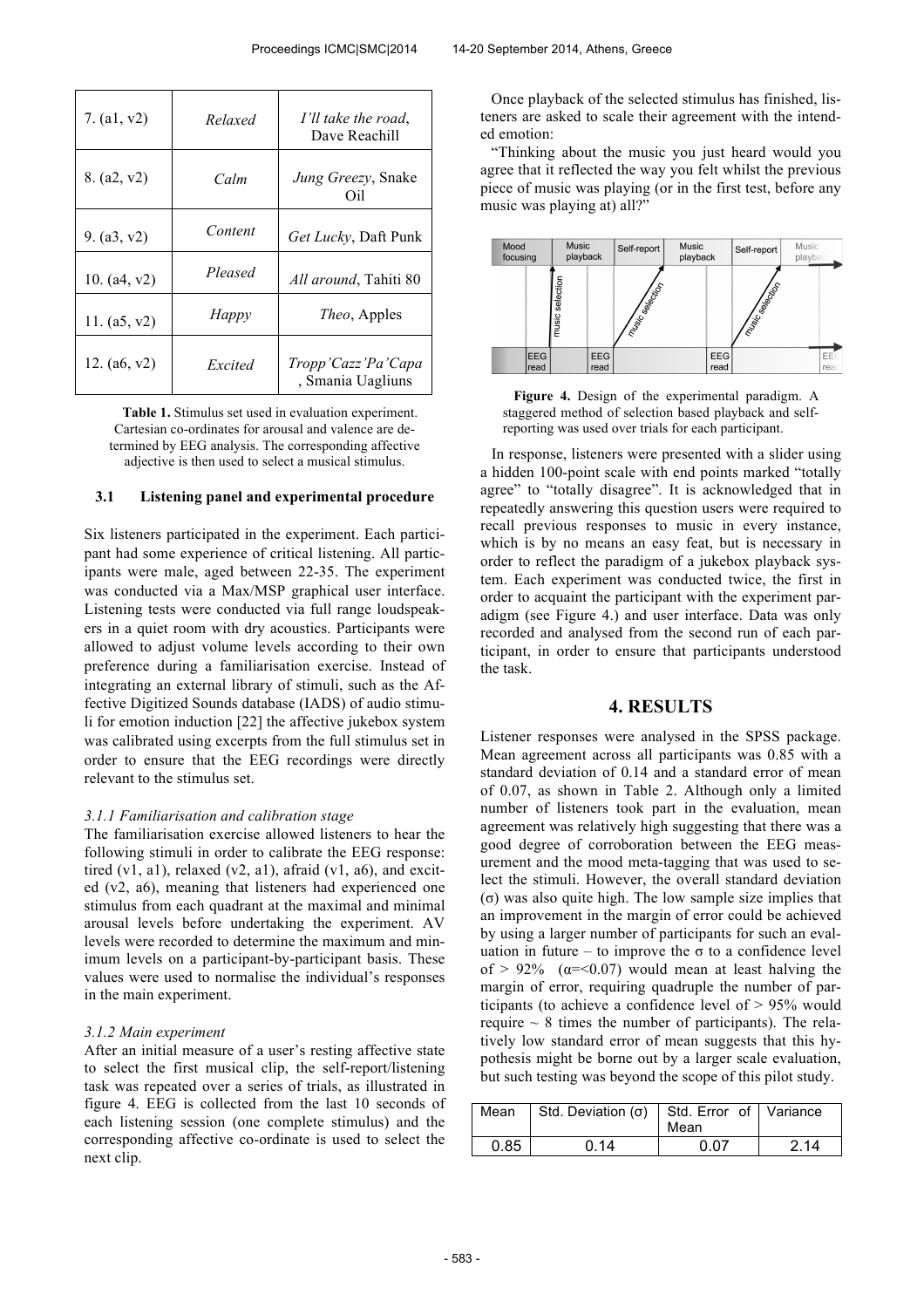**Table 2**. Mean agreement, standard deviation, standard error of mean, and variance across all participants (shown to 2 decimal places)

The mean agreement and standard deviation across each individual participant, as shown in Table 3, was then examined. Although mean agreement was good, the individual participants' standard deviation remained high with  $\alpha = > 0.05$  in all participants, and particularly high standard deviation in two participants (participant 2 and 5).

| Participant | Mean | Std. Deviation |
|-------------|------|----------------|
| number      |      | (σ             |
|             | 0.90 | 0.06           |
| 2           | 0.79 | 0.25           |
| 3           | 0.88 | 0.11           |
|             | 0.77 | 0.14           |
| 5           | 0.90 | 0.12           |
| հ           | 0.85 | 0.13           |

**Table 3.** Mean agreement and standard deviation from each individual participant (shown to 2 decimal places).



**Figure 5.** Mean agreement across individual participants with standard deviation shown in error bars. Note that the participants with the highest mean agreement also exhibit the lowest standard deviation in their responses.

Three participants (participants 1, 3, and 5) had additional training in EEG use and showed both a higher mean agreement and lower standard deviation in their responses, as shown in Figure 3, than the three participants who had not previously been trained in the system (participant number 2 and 4). However, there was only a relatively small variation in standard deviation between participants 3-6, regardless of previous training. This suggests that a robust evaluation of a training system might be useful in further work to determine whether any significant improvement in mean agreement and can be generated in previously untrained participants.

## **5. DISCUSSION**

## **5.1 Performance and limitations**

It is important to acknowledge that this was a pilot study using only a limited panel of participants of similar age and gender. The small number of musical stimuli was specified in order to reduce unmanageable variations in listener responses, however an improved system could increase the number of stimuli tailored to the individual; and thereby increase the performance of the system.

Moreover the tests highlighted that individual musical preferences, even within this small subset of possible users, caused a wide variation of responses. However, we hypothesise that within these caveats the system should be scalable to larger numbers of users.

One possible method to tackle the problem of individual musical preferences would be to carry out a prescreening exercise (for example the STOMP system [23]) to improve the affective resolution by reducing individual bias to specific genres. Similarly a wider pool of musical stimuli could be used to address this.

## **5.2 Observations**

Whilst conducting the experimental evaluation, a particular neurofeedback loop was observed. Listeners tended to select the same clip of music repeatedly once they had reached a settled affective state. This suggests an intuitive affective state, which is perhaps to be expected. When a listener actively engages with music that reflects their mood, their mood is unlikely to change for a period of time as they enjoy the listening experience associated to their affective state. Over time it could be seen that valence decreased after repeated exposure to the same clip. It is easy to imagine becoming annoyed after listening to the same 30 seconds repeatedly. Anecdotally, users most readily understood the corresponding states of stimuli in the extremes of the arousal dimension, but this would require a more rigorous evaluation to confirm.

It was also noted that listeners with more training found it possible to *actively* select different music clips, a function which we hope to investigate further in future experiments. This may hold potential for future applications with active control, such as selecting music to improve mood or to aid relaxation.

# **6. CONCLUSIONS**

This paper reports on the successful pilot implementation of a real-time system for passive music selection and playback based on affective states derived from EEG to determine co-ordinates for arousal and valence. The pilot suggests that it is possible for a jukebox style affective music playback system to be controlled via EEG. Listener self-report confirmed that there was a good deal of corroboration between the EEG co-ordinates and individual affective state whilst engaging with the music selections. Both the affective jukebox system and the experimental methodology are in a pilot stage but these early results are promising and suggest that this is an appropriate methodology to employ when conducting further experiments with a larger number of participants and more complicated EEG derived affective correlations. Possible applications using this approach might include a more advanced affective jukebox taking into account personal music preferences, affectively driven composition engines and performance systems.